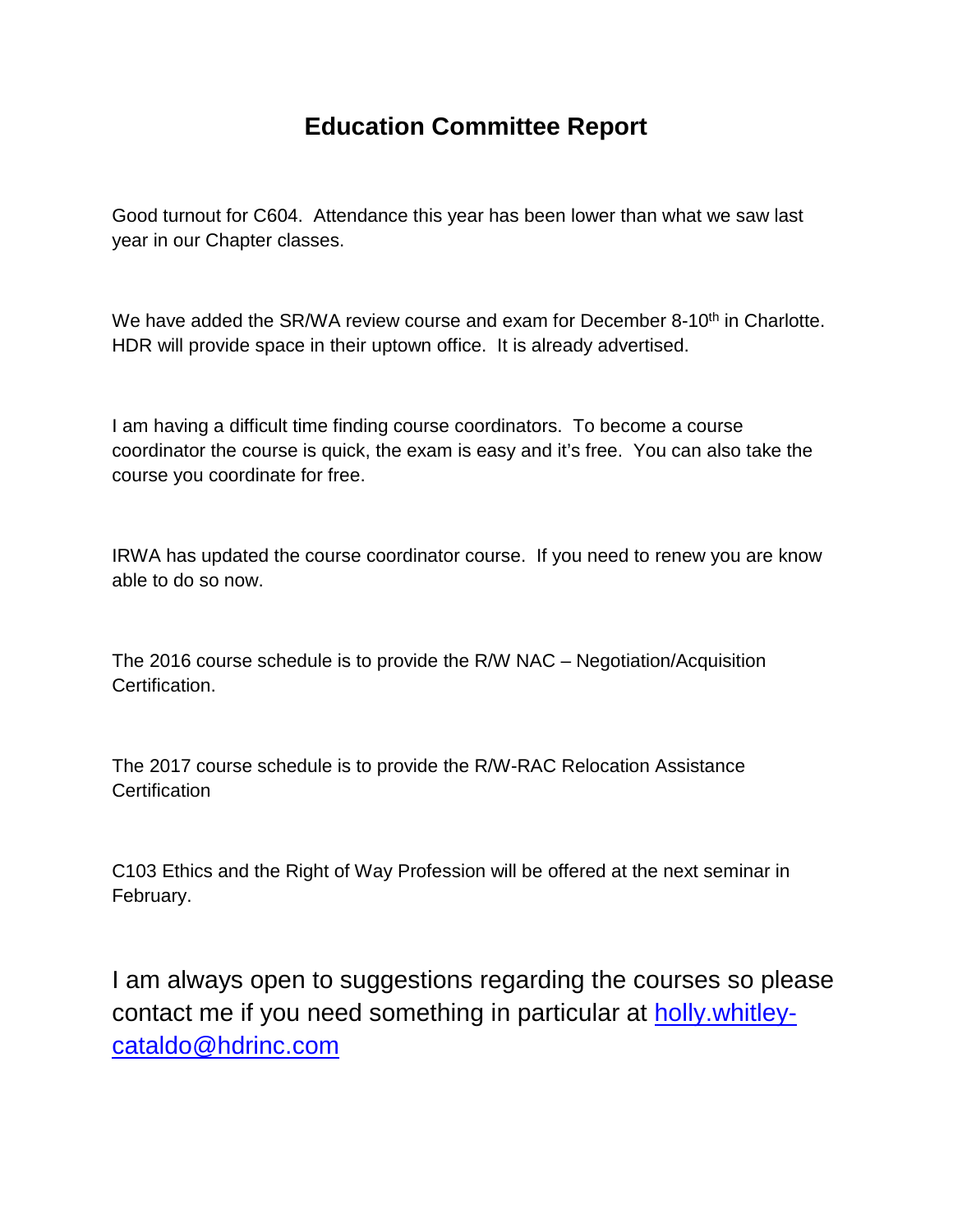

# **IRWA CAROLINA'S CHAPTER 31**

Fall Seminar-Charleston, SC October 16, 2015 Membership Report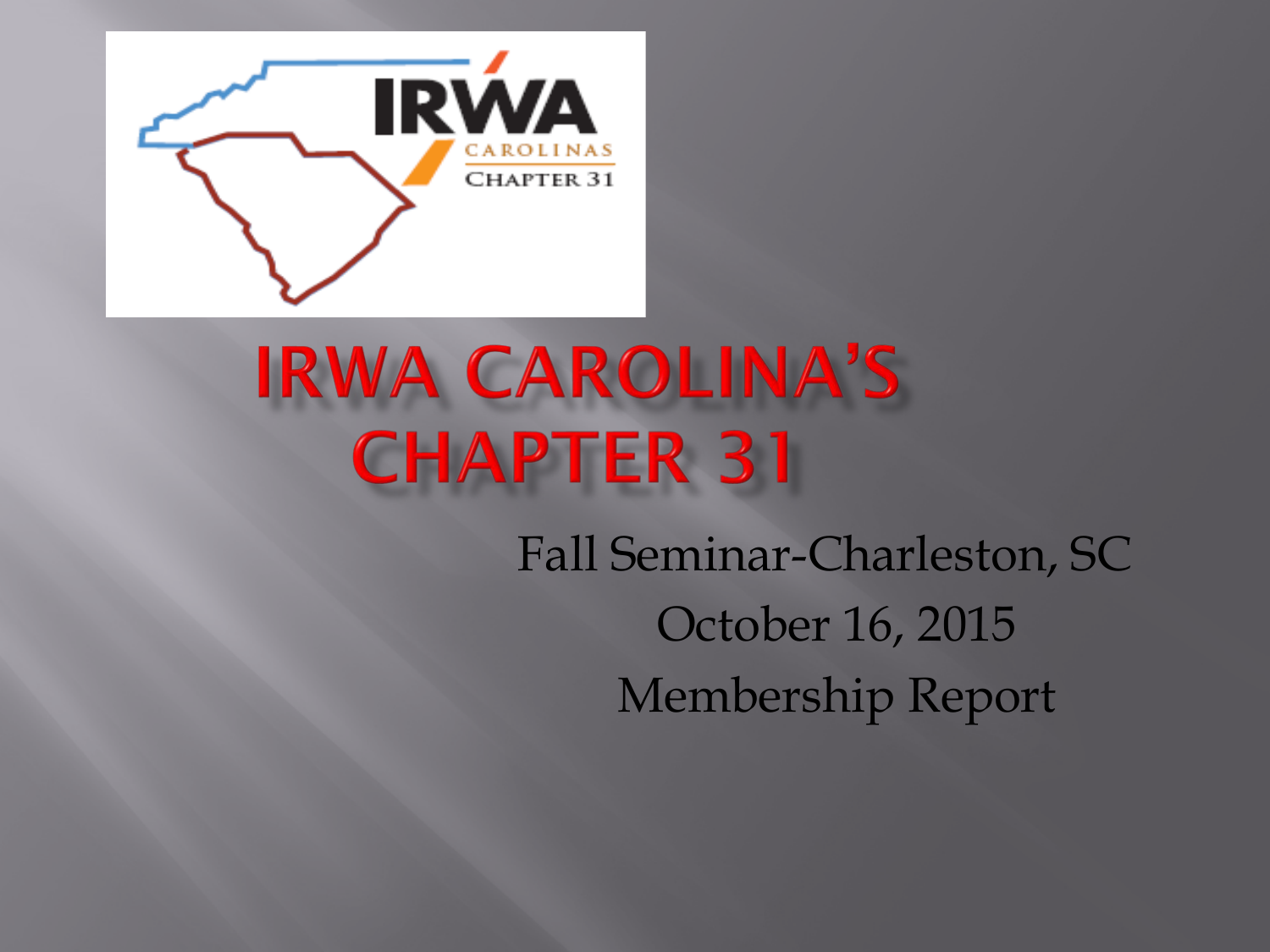

New Members 1 Total Membership as of August 21, 2015 260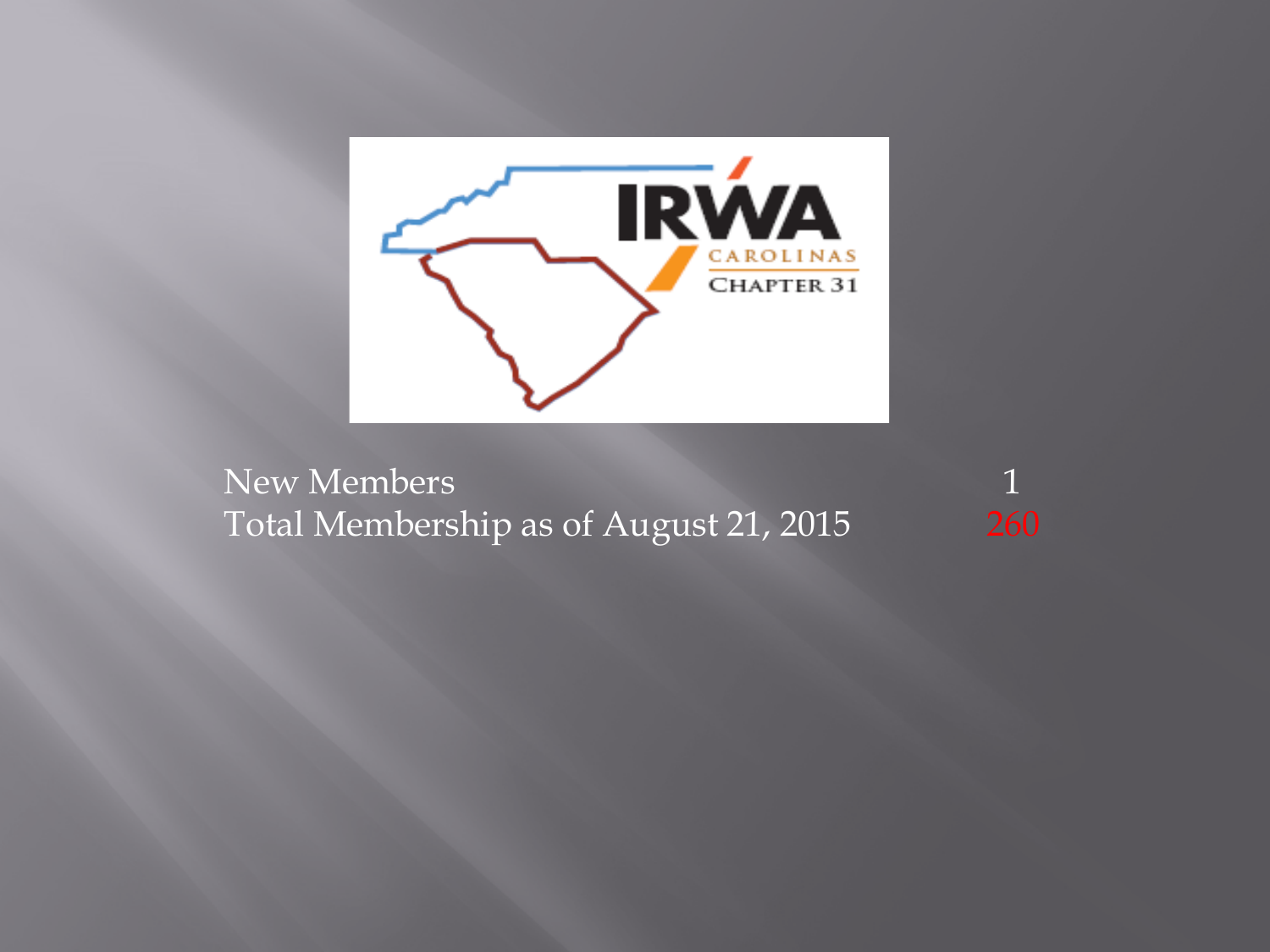

**New Members, Their Location and Chapter Sponsor:**

David M. Karhan **Integra Realty Resources**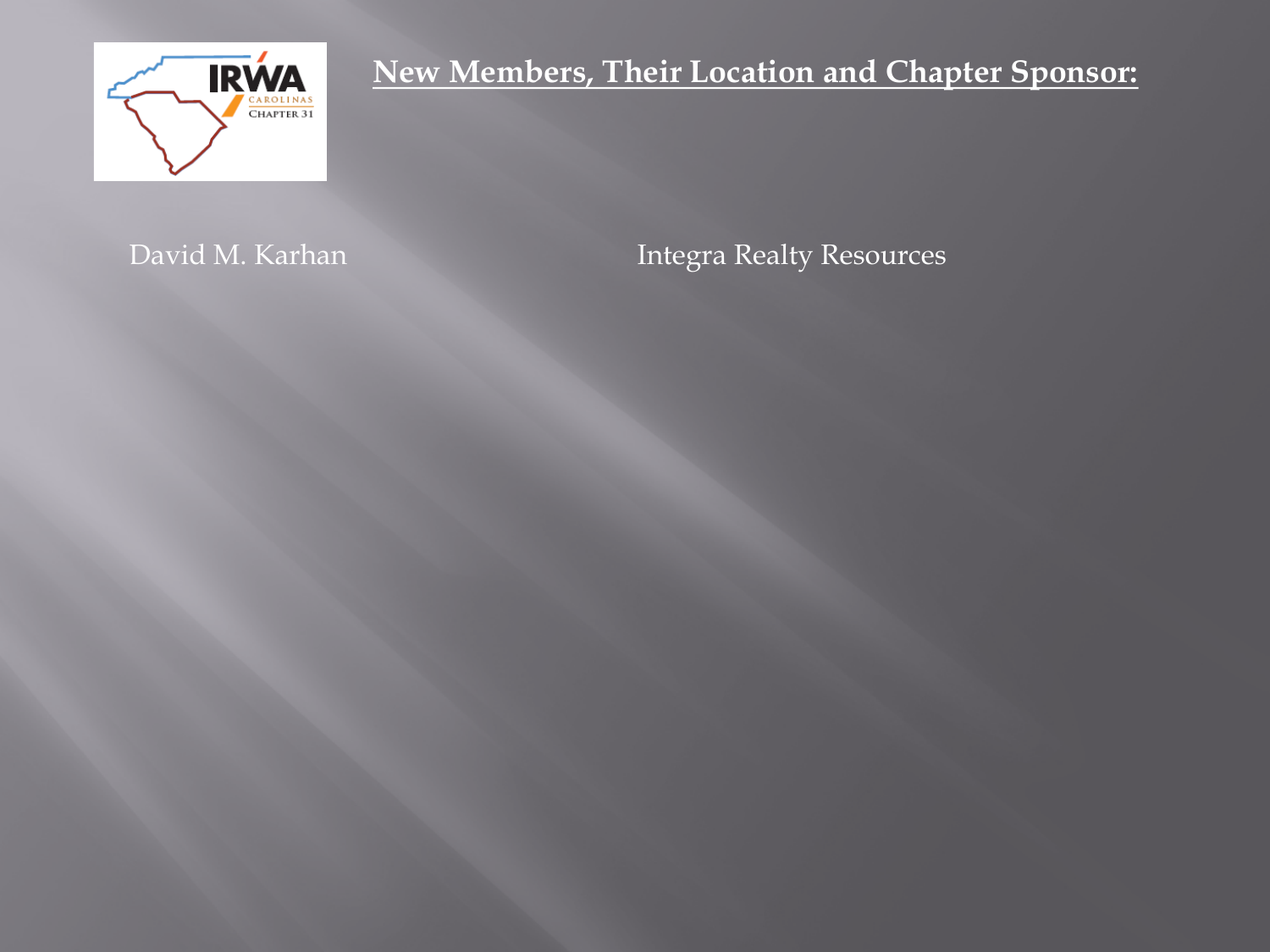

# **New Members Joining in 2015 (Including Transfers)**

| <b>First Quarter</b>  | 13 |
|-----------------------|----|
| Second Quarter        | 16 |
| <b>Third Quarter</b>  |    |
| <b>Fourth Quarter</b> |    |
| <b>Total</b>          | 21 |

# Submitted by: Kevin Kilpatrick, SR/WA Chairperson, Membership Committee